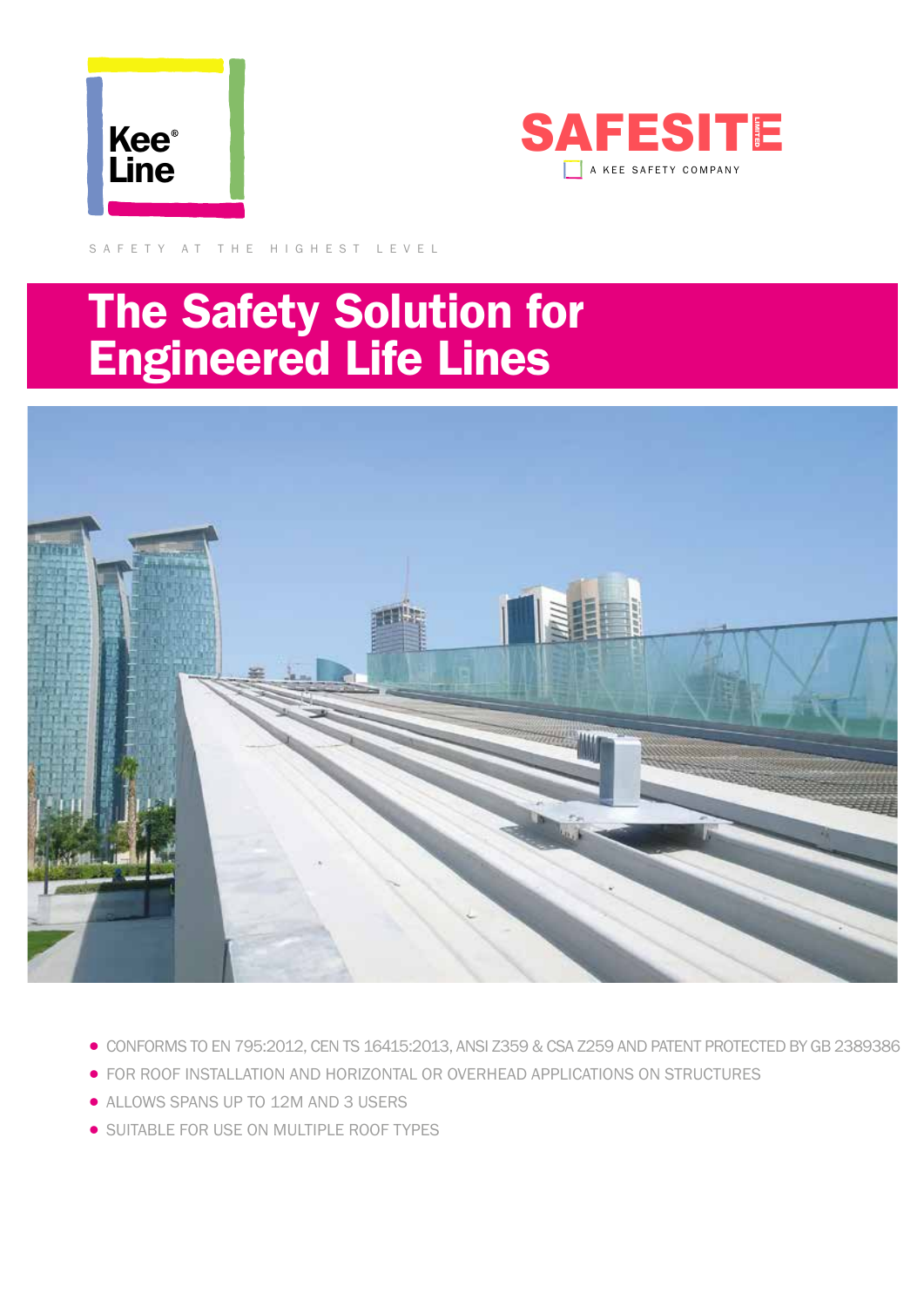# Working at Height

Legislation demands that any person working at height needs to be protected to prevent them from falling. Ideally working at height should be avoided altogether but in many instances it is unavoidable. When this is the case the preferred solution is to implement a collective protection system such as guardrail but sometimes this is not possible, perhaps when a building layout is

inappropriate or where aesthetics may be compromised; consequently, a personal protection solution must be implemented. A wire based horizontal life line system is a flexible, cost effective option for the protection of workers at height, especially so if access to a roof top is an irregular occurrence.

#### KeeLine® Fall Protection System



The KEELINE horizontal lifeline system is designed to provide safe access to any area of a roof by allowing workers to be permanently attached to the line at all times and be able to freely move around the roof surface. The system utilises 8mm grade 316 stainless steel wire and allow spans of up to 12m between posts and can be utilised by up to three users at any one time.

The **KEELINE** system incorporates an inline shock absorber that minimises loads applied to both the user and the building in event of a fall. The design has been configured and tested for use on a variety of roof types e.g. standing seam, membrane, metal profile using either "top fix" anchors or a "through fix" anchor (POSTANKA) where fixing to the main building structure is preferred. Equally, KEELINE is available for mounting directly to concrete, steel, brick or stonework in either horizontal or overhead applications.

**KEELINE** has been tested and conforms to the requirements of EN795 2012, CEN TS 16415:2013, ANSI Z359 and CSA Z259.

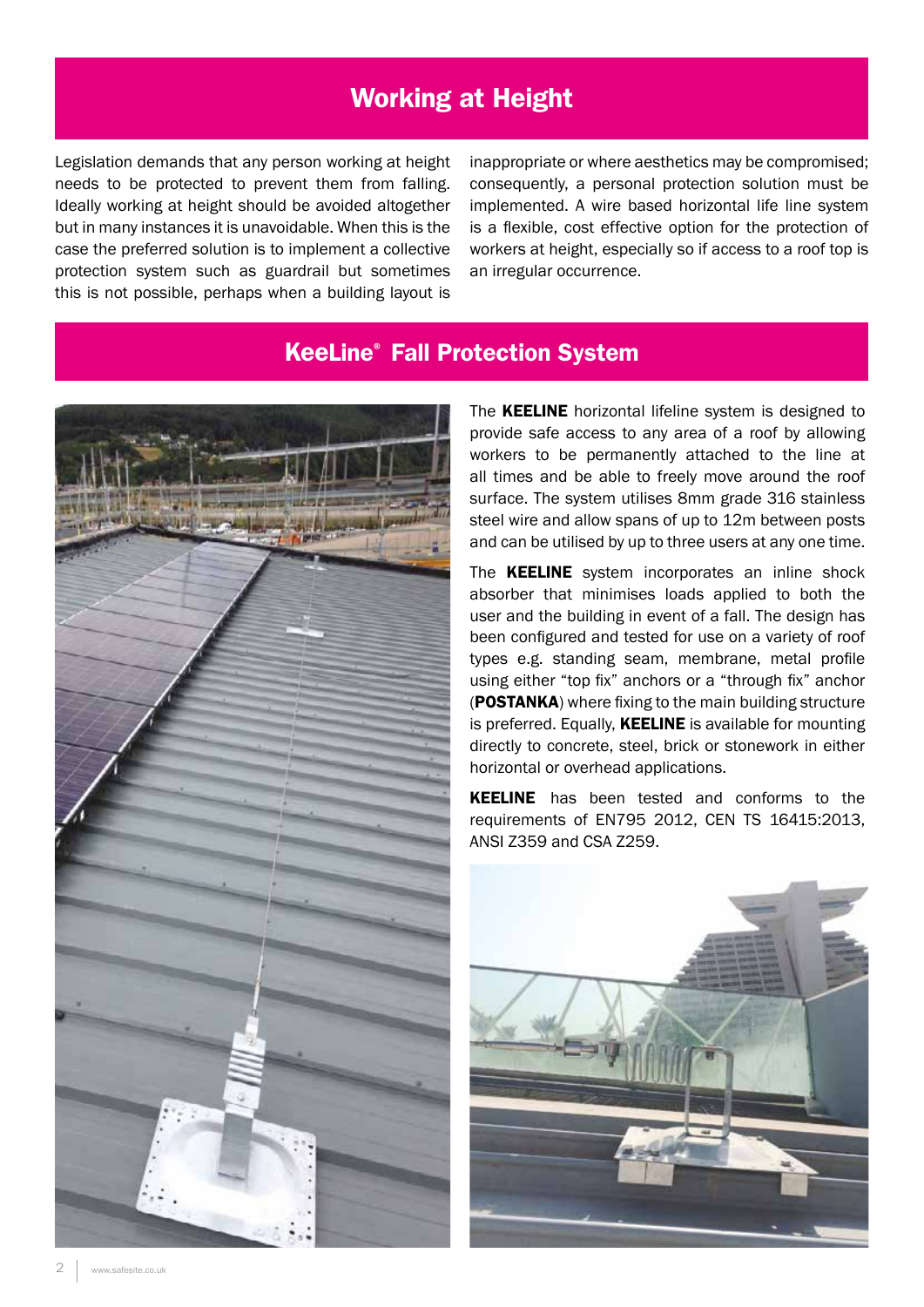# KeeLine® for Roofs

KEELINE now incorporates a redesigned post and base plate for use on membrane roofs. The new design will allow easier and quicker installation but still utilises the same range of brackets as the options for tiled, standing seam and metal profile roofs.



Upright Post for Standing Seam Roofs





Upright Posts for Tiled Roofs

Upright Posts for Profiled Sheet Roofs



#### KeeLine® Brackets for both Roofs & Structures

Intermediate Bracket

One-piece bracket for intermediate supports



#### Corner Bracket 90°

Accomodates internal or external bends



Corner Bracket 45°

Accomodates internal or external bends

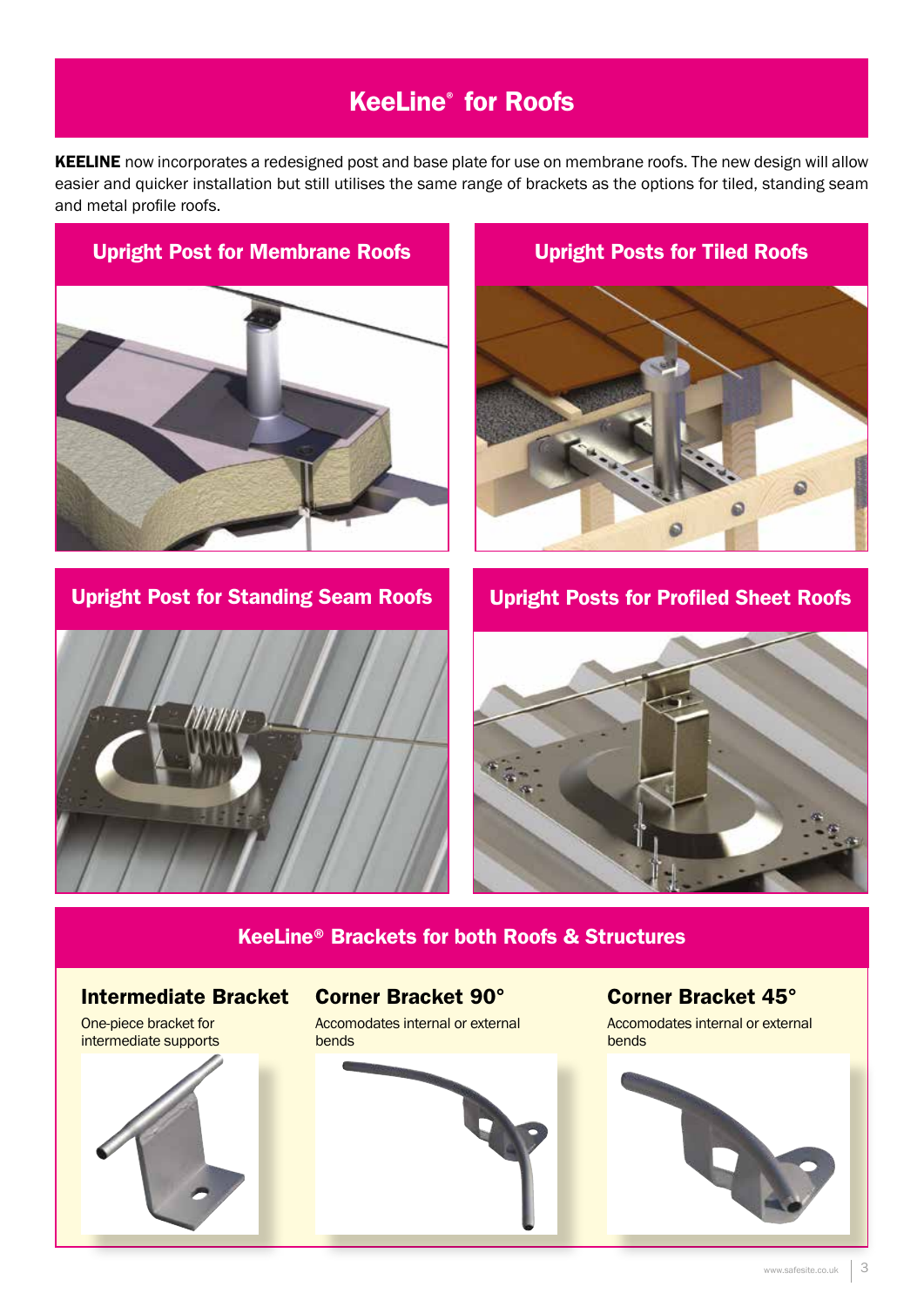# KeeLine Brackets for Structures Only



#### KeeLine Universal Components

#### **Wire**



8mm dia 7x7 IWRC Gr. 316 Stainless Steel.

Available cut to length or 1000m reels.

#### Absorber

Used at both ends of the system, minimises loads on structure to below 10 kN.



#### Tension Indicator



Used at start of system (or both ends for systems over 150m).

Indicates when system is correctly tensioned.

Available Swaged or Swageless.

#### KeeLine® Traveller

Allows user to attach at any point on system.

No moving parts.

Passes corners and intermediates without needing to detach from the system.



#### Swage End Fitting



Used to terminate system. Available Swaged or

Swageless.

#### KeeLine Overhead Unique Component

#### KeeLine Overhead Traveller

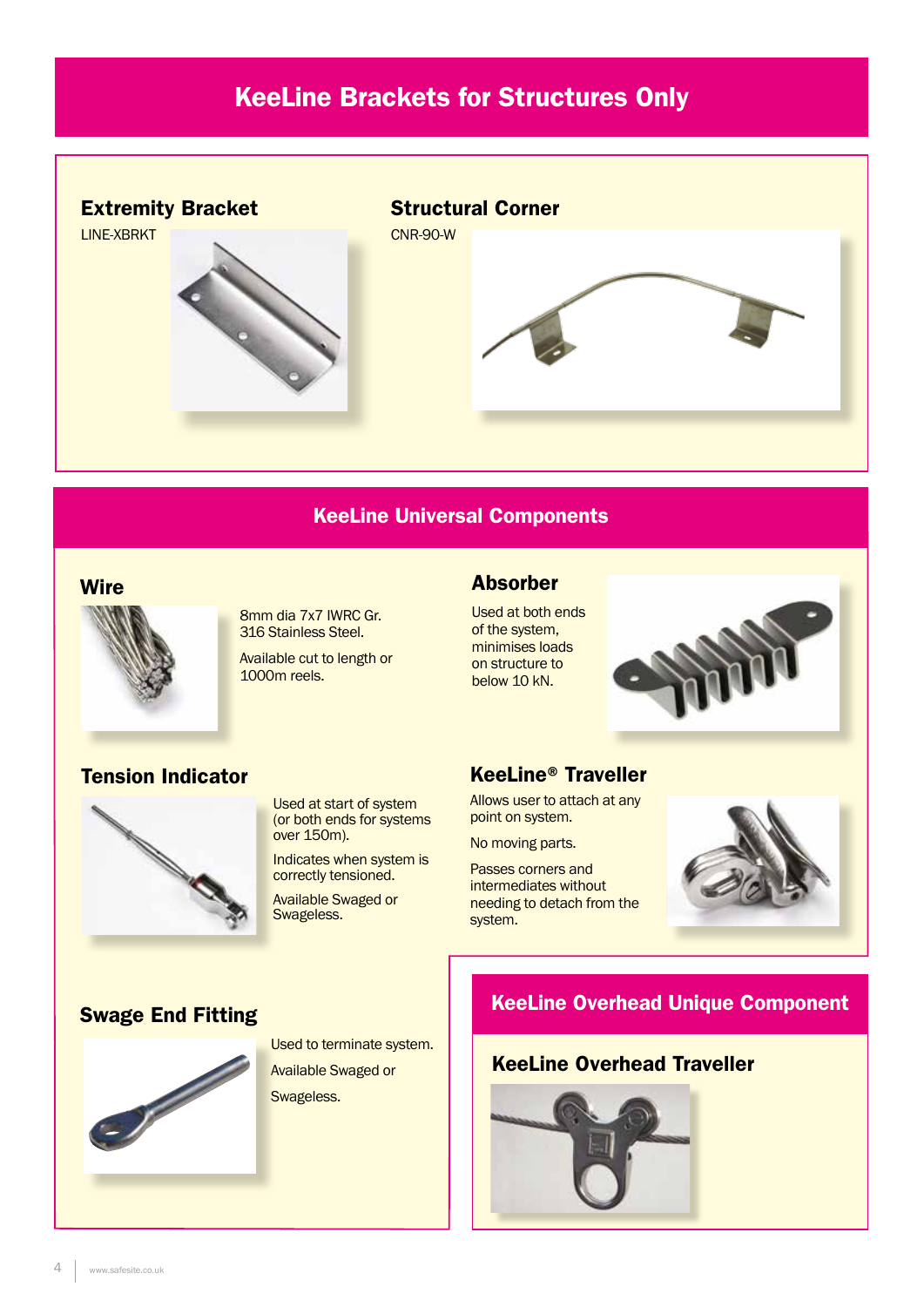# Postanka®



Kee Safety's POSTANKA range of fabricated, hot dipped galvanised anchors are designed using a standard calculation program to the requirements of EN 795 Class A2 or OSHA's 5000 lbs (22.2kN) requirement.

Used where it is preferable to mount directly to a buildings structure, e.g. on traditional sloping roofs or onto concrete roof decks, for example on green roofs.

**POSTANKA** anchors are available in standard sizes but are more typically designed to suit customer's specific application.

POSTANKA anchors are available in two styles.



## Type 3 Postanka

Designed to clamp around either suitable wooden or steel beams and features a solid adjustable height pedestal.

As standard **POSTANKA** anchors are tapped to accept the **KEELINE** system or alternatively for use with Kee Safety's RINGANKA eyebolt range to produce single point anchor points, for fall protection or rope access.

Weather caps are also available.

As the POSTANKA range can be designed to suit a particular application, anchors can be produced for mounting other products for example KEE WALK or solar panels.



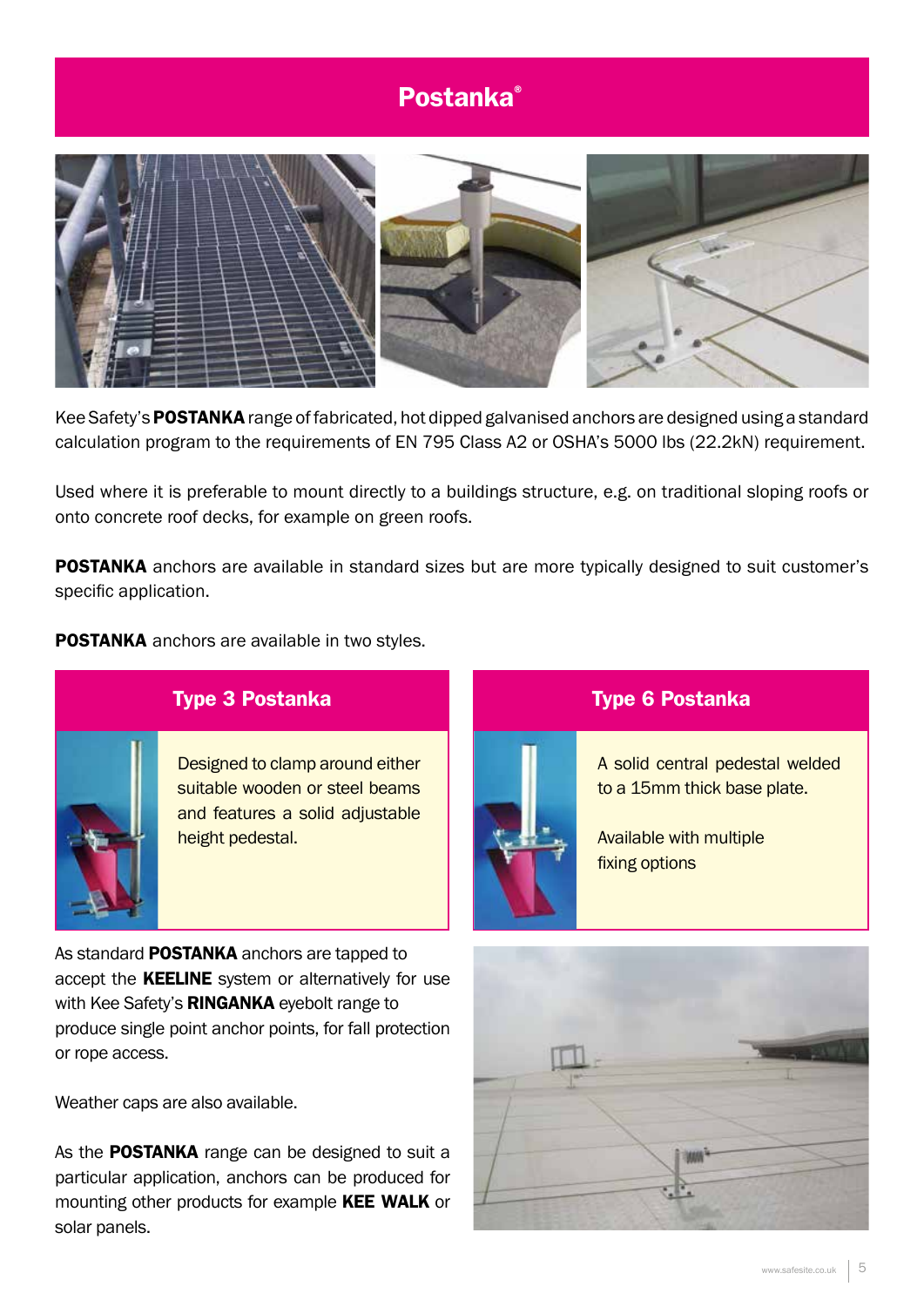# KeeLine® Overhead



- Higher pre-tension than standard KEELINE systems reduces line sag and cable deflection
- Supports multiple users
- Durable electro-polished Gr.316 stainless steel brackets and traveller
- Meets the requirements of international standards.
- Permanently attached, Gr.316 stainless steel, smooth running two wheeled traveller easily passes intermediate brackets
- KEELINE in-line shock absorber limits end loads to structure
- Suitable for single or multiple span systems
- Spans of up to 24m in between supports
- End and intermediate brackets are installed directly to suitable structures, including steel or concrete.

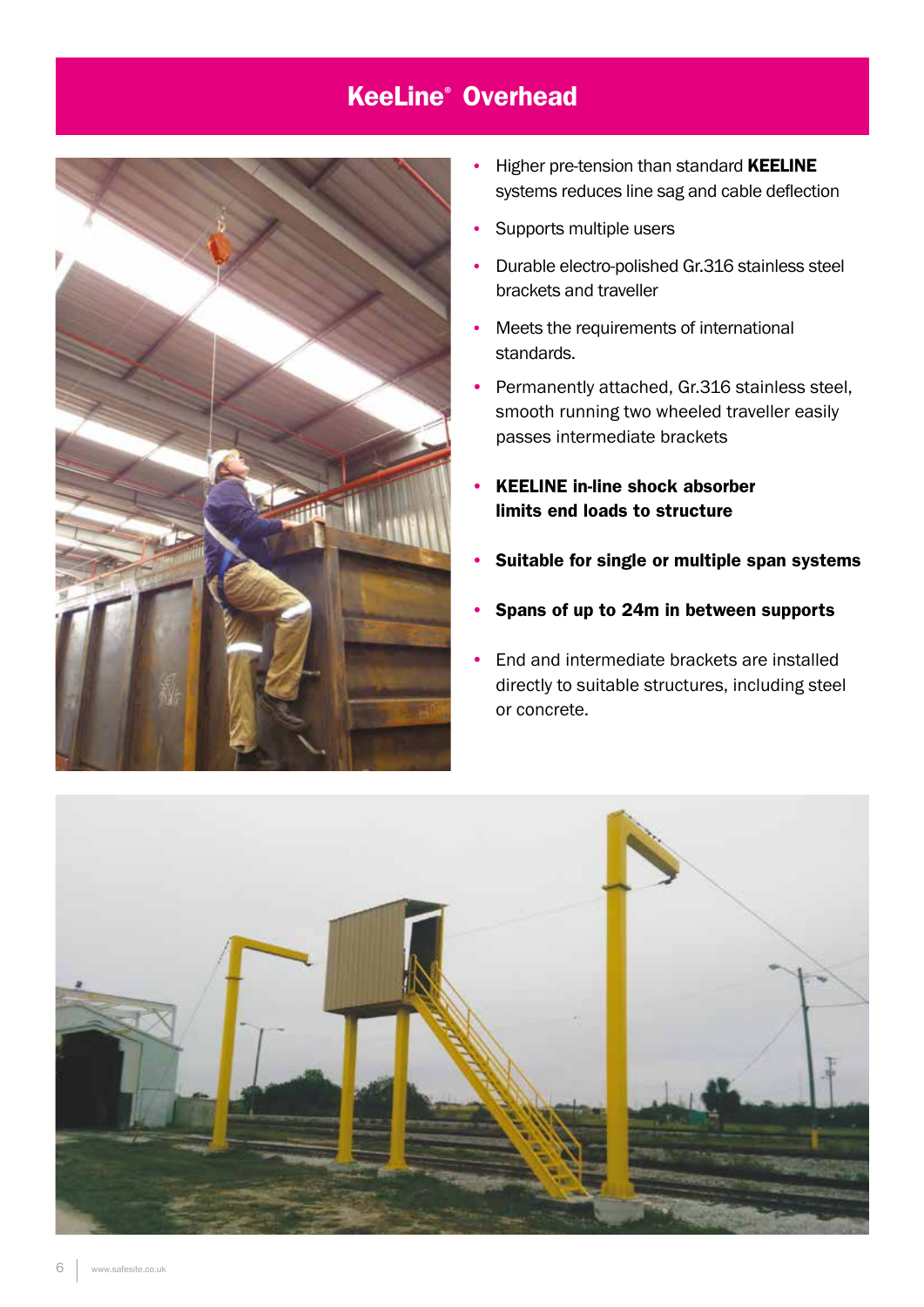# Why purchase KeeLine®





### **Features**

- Compliant with EN 795 2012, CEN TS 16415:2013, ANSI Z359 & CSA Z259
- Tested on multiple roof types
- Maximum span between posts of 12m
- Traveller can pass the whole length of the system without having to be detached at any point
- Open style, low profile post designed to suit metal profile and standing seam roofs.
- Specific membrane roof base plate and post allows simple weathering installation
- Galvanised mild steel or stainless steel parts
- Base plates allow multiple fixing options

# **Benefits**

- Proven system meeting all current legislative requirements
- Safety assurance that the system is fully functional on all approved surfaces
- Minimises the number of posts and roof fixings required
- The user is always connected to the system
- Posts designed to deploy and deform in event of a fall, minimising the load being applied to the building to below 10Kn
- Saves installation time and thereby reduces project costs.
- Long term corrosion resistance
- Easy ordering, reduced stockholding and less complexity for customers